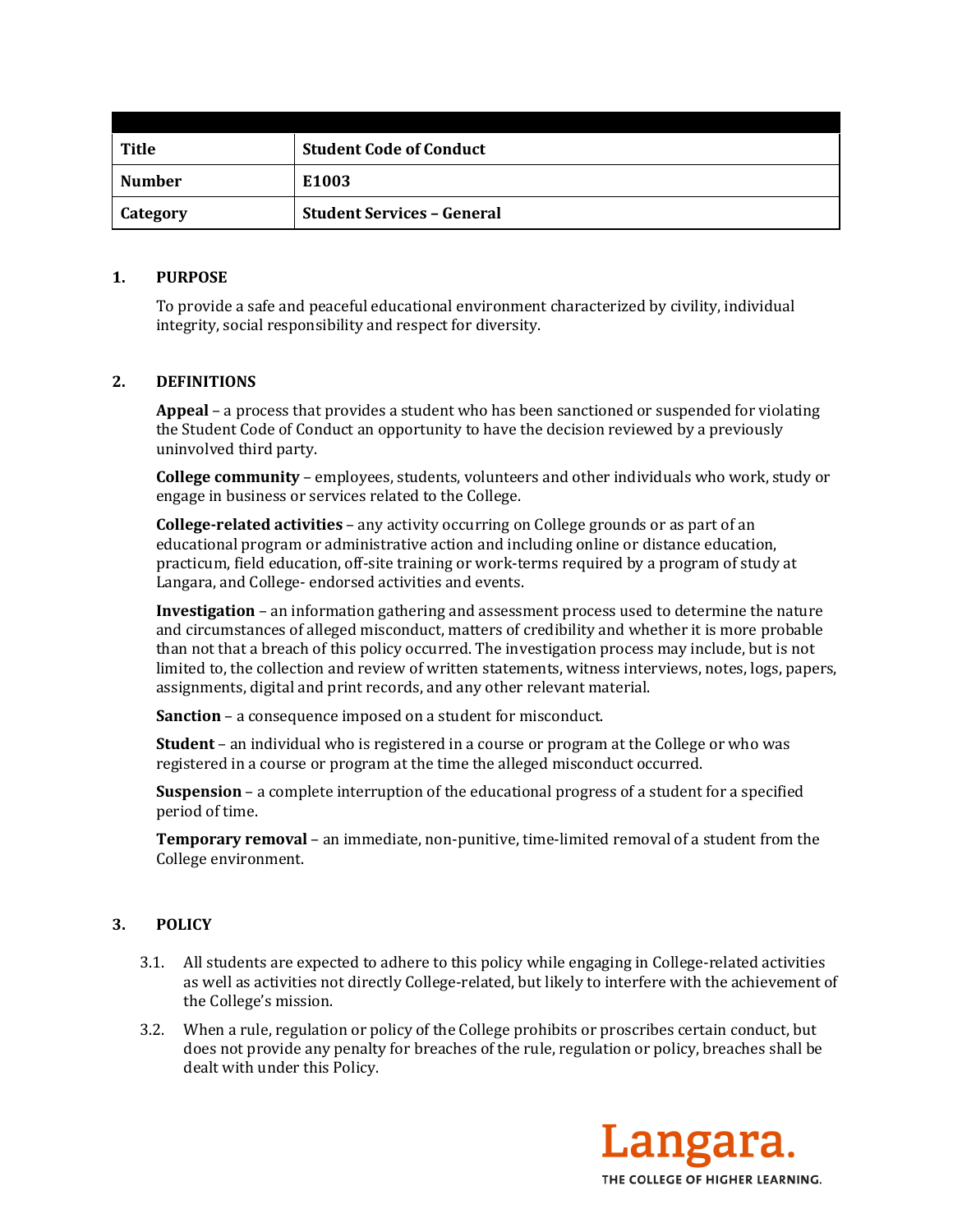- 3.3. Students are expected to conduct themselves in a mature, civil and respectful manner and must:
	- a. Comply with all relevant federal, provincial and municipal laws,
	- b. Comply with all College policies, and
	- c. Respect the College and members of the College community.
- 3.4. Prohibited conduct includes, but is not limited to, engaging in, attempting to engage in or assisting others to engage in any of the actions described below.
	- a. Misconduct against persons
		- i. Physically aggressive behaviour, assault, harassment, intimidation, threats or coercion.
		- ii. Conduct that threatens or endangers the health, safety or property of any person, or conduct that creates conditions that endanger the health, safety, property or wellbeing of any person.
		- iii. Engaging in a course of vexatious conduct, harassment, bullying or discrimination that is directed at one or more specific persons and that is based on any of the protected grounds under the B. C. Human Rights Code.
		- iv. Interfering with the student conduct process including interfering with an investigation.
		- v. Engaging in unwelcome, vexatious or persistent conduct that the student knows, or reasonably ought to know, would cause another person to feel demeaned, intimidated or harassed.
		- vi. Engaging in any speech or action that disrupts the ability of other students to learn and/or the ability of instructors to teach.
		- vii. Reprisals, retaliation or threats of retaliation against any member of the College community for bringing forward a concern under this or any other policy of the College.
	- b. Sexual violence and misconduct
		- i. Reported incidents of sexual violence and misconduct will be addressed under the College's Sexual Violence and Misconduct Policy (B3009).
		- ii. Sexual violence and misconduct is defined as any unwanted action carried out through sexual means or by targeting sexuality, including sexual assault, sexual abuse, sexual harassment, sexualized stalking, indecent or sexualized exposure, voyeurism, cyber harassment and cyber stalking of a sexual nature, sexual trafficking, sexual exploitation and the distribution of sexually explicit imagery of a person or persons without consent. Sexual violence includes any attempt or threat to commit an act of sexual violence.
	- c. Misconduct against property
		- i. Taking without authorization, or misusing, destroying, defacing or damaging College property or property that is not their own, or information or intellectual property owned by the College or by any of its members.
		- ii. Possessing College property or property that is not owned by the student, if the student knows, or reasonably ought to know, that the property is in their possession without authorization.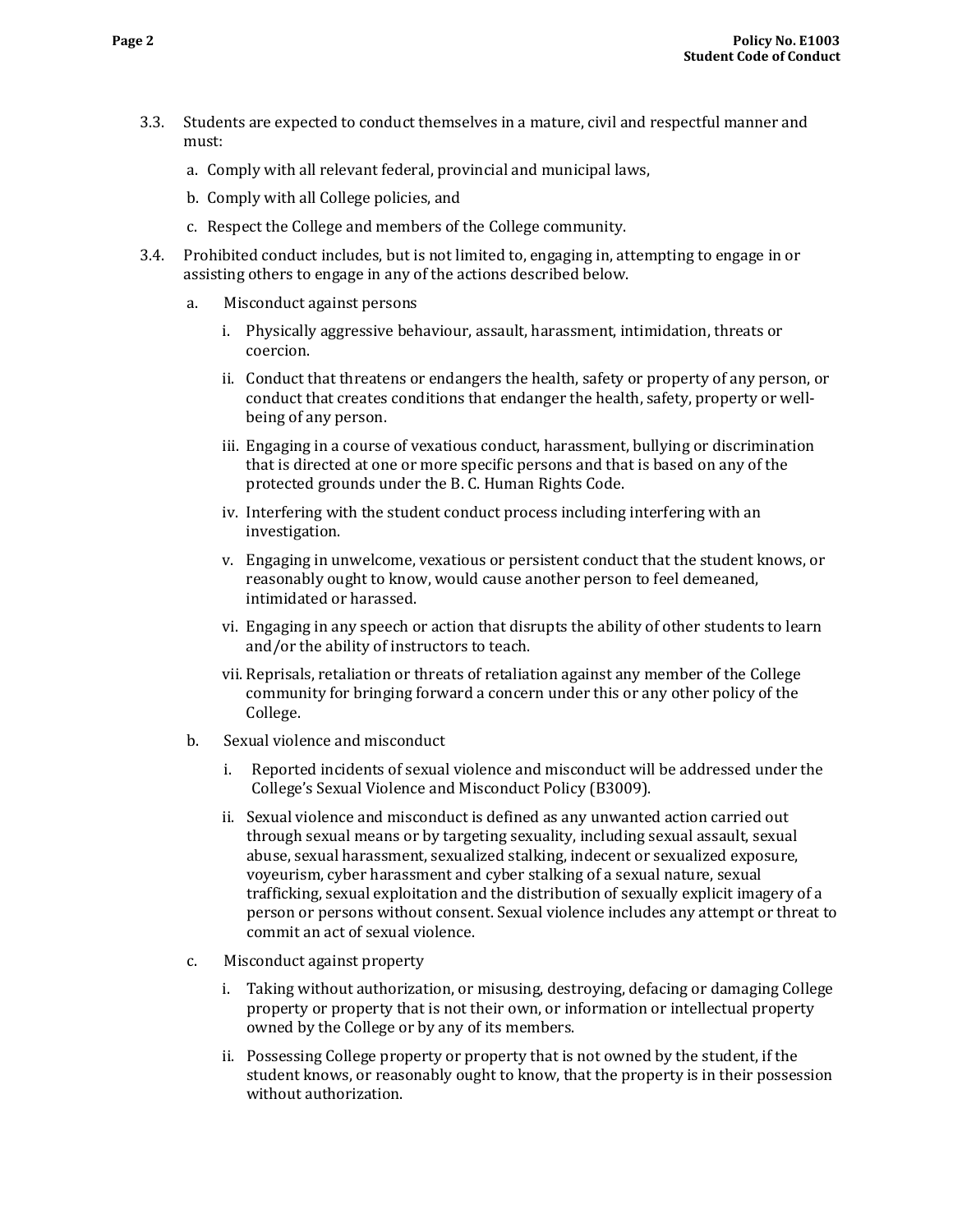- iii. Creating a condition that unnecessarily endangers or threatens destruction of College property or property that is not their own.
- d. Disruption
	- i. Any action, threat, or activity that disrupts any activity organized by the College or the right of other persons to carry on their legitimate activities, to speak or to associate with others.
- e. Unauthorized use of College facilities, equipment or services
	- i. Use of any facility, equipment or service of the College, or entering or remaining on any premises to which they do not have legitimate access, or contrary to the expressed instruction of authorized persons.
	- ii. Use of any College computing equipment, facility, network or system for any disruptive or unauthorized purpose, or in a manner that violates any law, College regulation, policy or procedure.
	- iii. Destroying, misplacing, misfiling, or rendering inoperable any stored information such as books, film, data files or programs from a library, computer or other information storage, processing or retrieval system.
	- iv. Recording any business of the College, including conversations, lectures, demonstrations and presentations without authorization.
	- v. Tampering with fire safety, security or emergency equipment.
- f. False allegations
	- i. Bringing a false allegation against any member of the College community under this or any other policy of the College.
- g. Fraud, misrepresentation or false information
	- i. Any false or deceptive representation by word, action, concealment or omission that is intended to deceive another so they may act upon it or to gain an unfair advantage.
	- ii. Knowingly furnishing false information, including information pertaining to a student's standing, status or academic record, to any person or office acting on behalf of the College.
	- iii. Forging, altering or misusing any College document, record or instrument of identification.
	- iv. Any act of pretending to be another person for the purpose of fraud or deceit.
- h. Aiding the commission of prohibited conduct
	- i. Encouraging, aiding or conspiring with another student in the commission of prohibited conduct, or encouraging or aiding behaviour by a non-student that, if committed by a student, would be prohibited conduct under this Policy.
- i. Failure to comply with a direction of a College representative
	- i. Failing to comply with a reasonable direction given by a College representative authorized to make such a direction.
- j. Failure to comply with a sanction or other disciplinary or agreed upon measures
	- i. Failing to comply with a sanction or other disciplinary measure or measures imposed under the procedures of this Policy.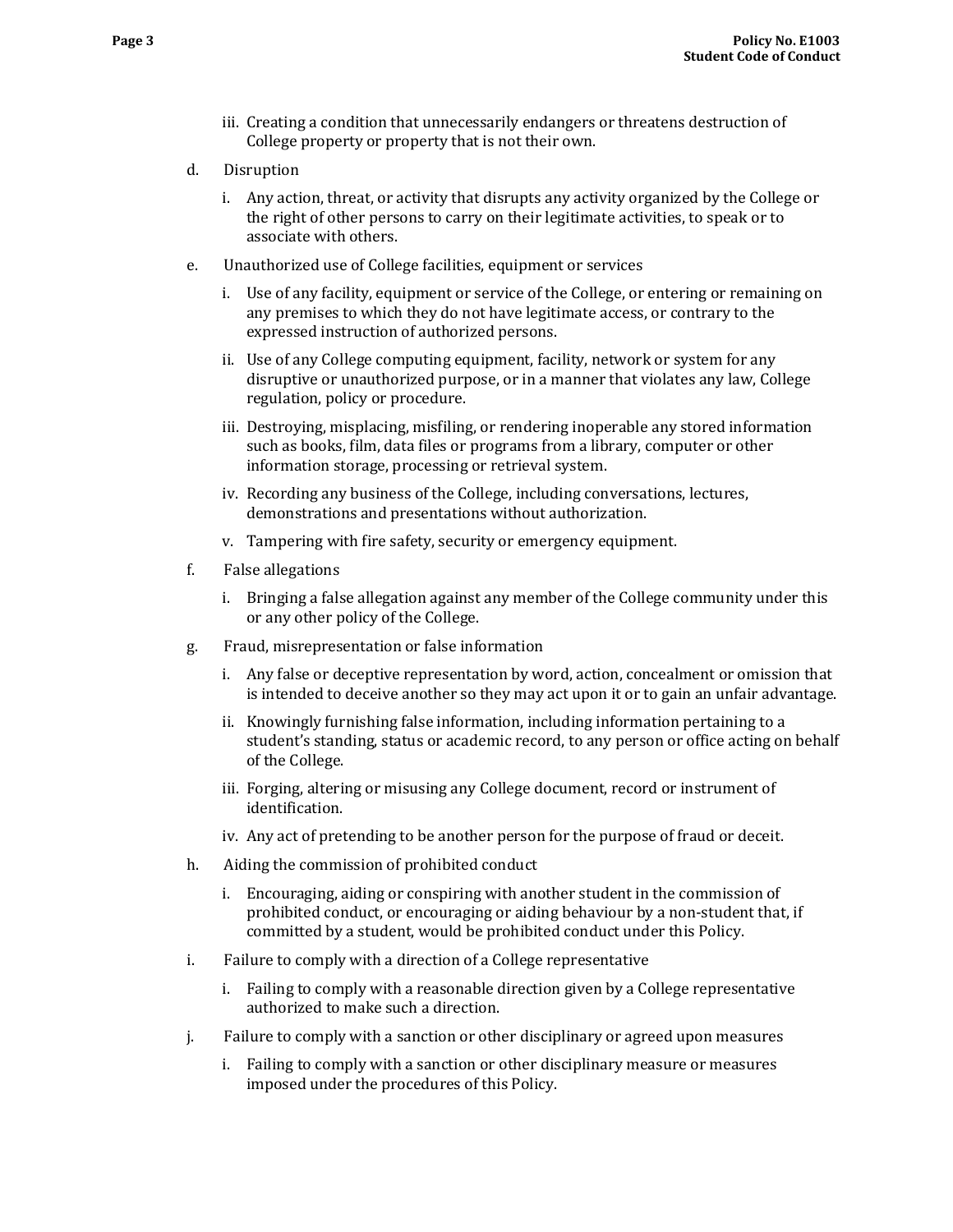- ii. Failing to comply with the terms of an agreement to take steps to correct or resolve a matter under this Policy.
- k. Unauthorized possession or use of dangerous objects
	- i. Storing, possessing or using real or replica firearms or other weapons, explosives (including fireworks), ammunition or toxic or otherwise dangerous materials on College premises.
- l. Alcohol, marijuana or substance use
	- i. Using, possessing or distributing a controlled or restricted substance without a verifiably legitimate purpose or contravening provincial smoking or liquor laws or the policies of the College governing the possession, distribution and/or consumption of alcohol, tobacco or marijuana.
- m. Hazing
	- i. Engaging in hazing, which is defined as an act that endangers the mental or physical health or safety of a student for the purposes of initiation or admission into, affiliation with, or as a condition for continued membership in, a group or organization.
- n. Contravention of other College policies or laws
	- i. Contravening any provision of existing College policy, the Criminal Code or any other federal, provincial or municipal statute or regulation.
- 3.5. The College may notify municipal, provincial or federal authorities where, in the opinion of the

College, a violation of this policy would fall within the jurisdiction of any of those authorities.

3.6 The College may temporarily remove a student from College-related activities in circumstances

where such removal is required to:

- a. Maintain a safe and productive environment pending the outcome of an investigation into alleged breaches of this policy.
- b. Protect the health or safety of any individual or the general public.
- c. Prevent imminent damage or destruction of College property, lands or assets.
- 3.7. Prohibited behaviour may result in the imposition of sanctions up to and including suspension

from the College.

3.8. A student may appeal decisions regarding suspension or other sanctions in accordance with the

appeal procedures associated with this policy.

# **4. RESPONSIBILITY**

For inquiries relating to this policy, contact the Office of Student Conduct and Judicial Affairs.

### **5. REGULATIONS/PROCEDURES**

[Student Code of Conduct Response Procedures](https://langara.ca/student-services/student-conduct-and-academic-integrity/student-conduct/conduct-procedures.html)